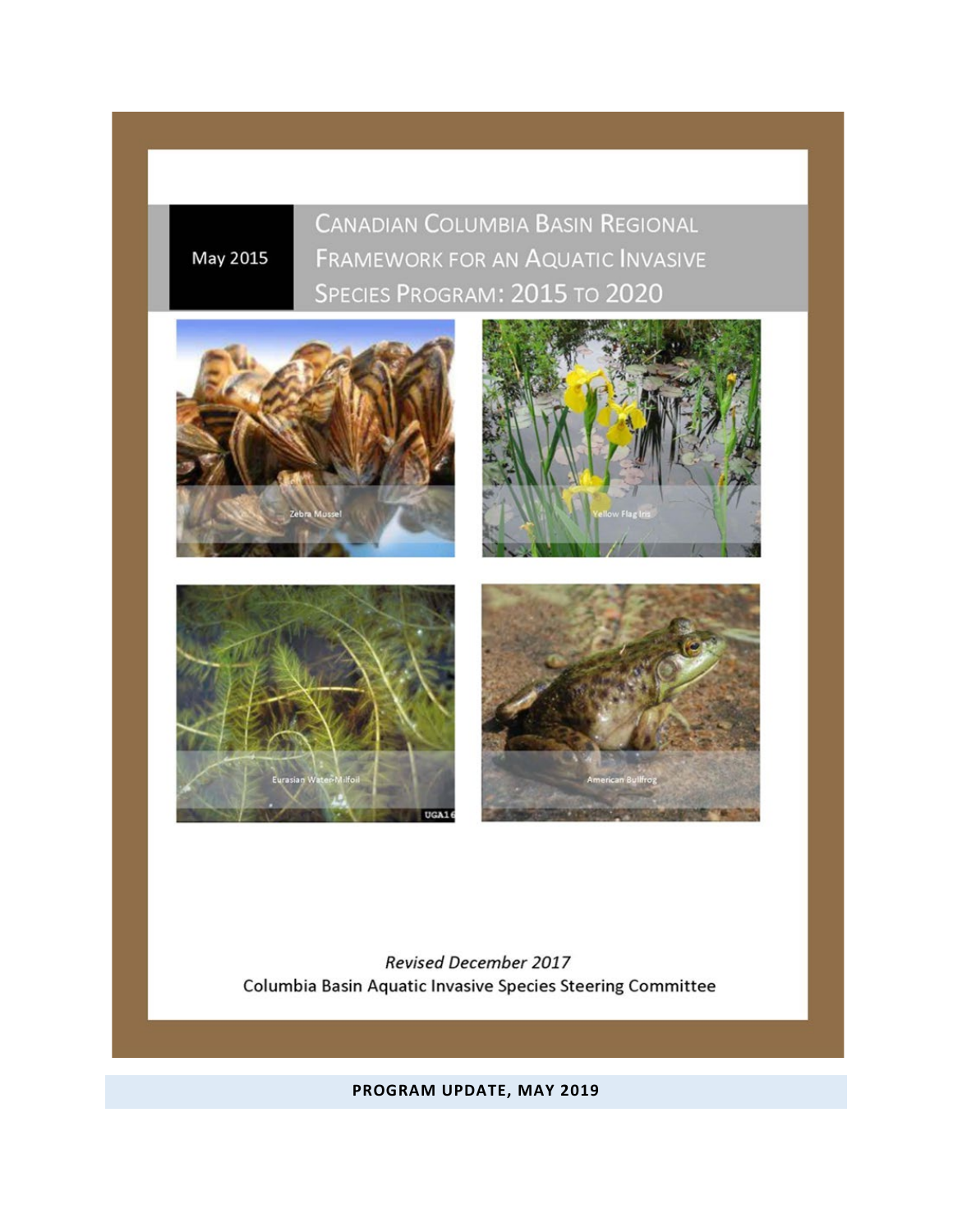Aquatic invasive species (AIS) are non-indigenous species that impact, or have the potential to impact, the ecology, economy, and social opportunities of the Columbia Basin. In recognition of these concerns, the Columbia Basin Trust and the four regional invasive species organizations<sup>[1](#page-1-0)</sup> operating in this region have developed or expanded their current aquatic invasive species programs since 2015. The primary focus of the Canadian Columbia Basin Regional Aquatic Invasive Species Program (hereafter referred to as the "Program") is to promote a proactive, strategic, collaborative, and coordinated approach to aquatic invasive species prevention, response, and management. This Program applies to the Canadian Columbia Basin in south-eastern British Columbia where waterbodies drain into the Columbia River prior to it flowing into the United States.

The Program is guided by a framework that was developed by an *ad hoc* committee comprised of provincial, First Nation, state, and regional representatives. The committee identified over six dozen action items that reflect shared goals and priorities under five areas of focus: coordination and collaboration, education and outreach, watercraft inspection and decontamination, monitoring and research, and response and management. While activities focus primarily on south-eastern B.C., they are designed to be consistent with broader initiatives of the Province of B.C. and the Invasive Species Council of B.C., and may be undertaken by regional invasive species organizations and partner organizations.

This report is intended to provide a status update on activities related to the Program since its inception in 2015. Many action items have been completed, some are in progress or are on-going, while others will be delivered in the future as opportunity or need arises. The implementation status of select action items are highlighted in this report, and completed and on-going actions may be followed by examples of outcomes in italics. Much has been accomplished since 2015, however, continued and consistent efforts are essential in order to protect Columbia Basin waters from the negative impacts caused by aquatic invasive species.

# COORDINATION AND COLLABORATION

# ESTABLISH A COORDINATED AIS PROGRAM IN THE BASIN, BUILDING ON EXISTING EFFORTS AND INTRODUCING NEW ONES



Form and maintain a basin-wide AIS Steering Committee to oversee implementation of this Program

Maintain communication, and participate as required, with species-specific working groups established for priority AIS and identify opportunities to participate: *Columbia Basin Cooperative Weed Management Area, focus is flowering rush; northern pike working group; American bullfrog action team*



Maintain a webpage for the Columbia Basin AIS Basin-wide program





<span id="page-1-0"></span><sup>&</sup>lt;sup>1</sup> Central Kootenay Invasive Species Society [\(https://ckiss.ca/\)](https://ckiss.ca/), East Kootenay Invasive Species Council [\(https://www.ekisc.com/\)](https://www.ekisc.com/), Northwest Invasive Plant Council [\(http://nwipc.org/\)](http://nwipc.org/), Columbia-Shuswap Invasive Species Society <https://columbiashuswapinvasives.org/>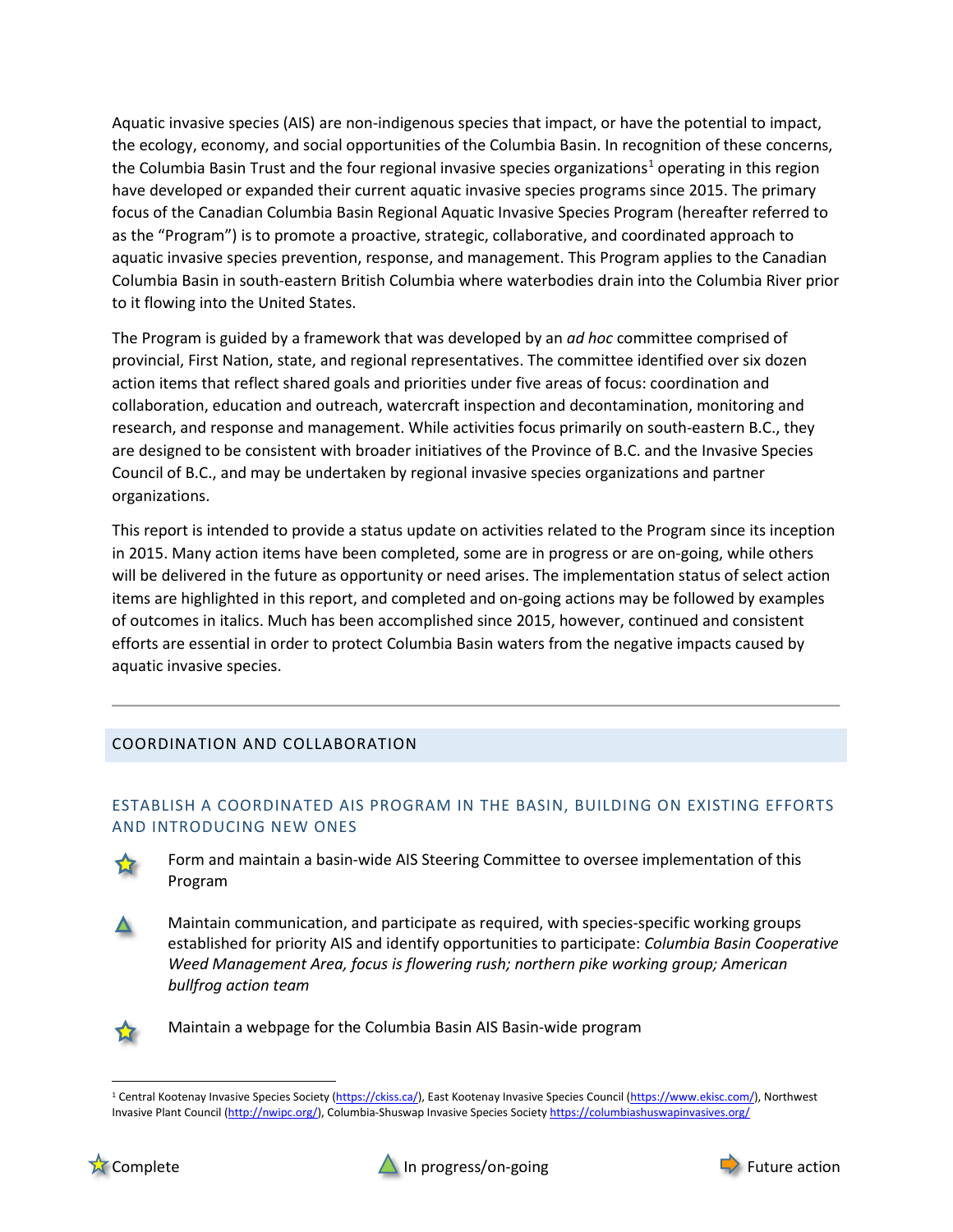# FACILITATE COORDINATED PRIORITIES AND ACTIVITIES FOR MAXIMUM EFFICIENCY AND **EFFECTIVENESS**



Develop collaborative actions between agencies and organizations, including cross-border initiatives: *American bullfrog action team; 100th Meridian Initiative Columbia River Basin Team*



Maintain communication with provincial and province-wide programs to align with provincial priorities

# IDENTIFY MODELS AND OPTIONS FOR LONG-TERM STABLE FUNDING



Bring four regional invasive species organizations together to identify collaborative funding opportunities: *meet annually to work on fund development strategies to continue to seek longterm, sustainable funding*

Identify, seek and acquire a range of funding models, partners, and opportunities  $\Delta$ 

# EVALUATE AND CELEBRATE SUCCESS



Monitor success of AIS Program and associated activities through a twice annual review of committee and partner achievements: *spring and autumn steering committee meetings*



Develop and utilize a method of evaluating the outreach program by creating a baseline survey to measure change in knowledge and/or behaviour: *developed surveys for Clean, Drain, Dry; Don't Let it Loose; PlantWise*

# EDUCATION AND OUTREACH

# IMPLEMENT SUCCESSFUL BEHAVIOURAL CHANGE PROGRAMS WITH CONSISTENT AND PROVEN MESSAGES THAT TARGET KEY PATHWAYS





Install signage by identifying existing and potential locations of signs, kiosks, and billboards: *over 58 signs with AIS messaging installed*



Coordinate the development of a Columbia Basin AIS brochure that is consistent between regions

Provide training workshops to relevant audiences: *Train the Trainer sessions*

# REDUCE THE POTENTIAL FOR AIS-FOULED BOATS AND EQUIPMENT TO ENTER LOCAL WATER BODIES THROUGH EDUCATION



Partner with the province-wide Clean, Drain, Dry program



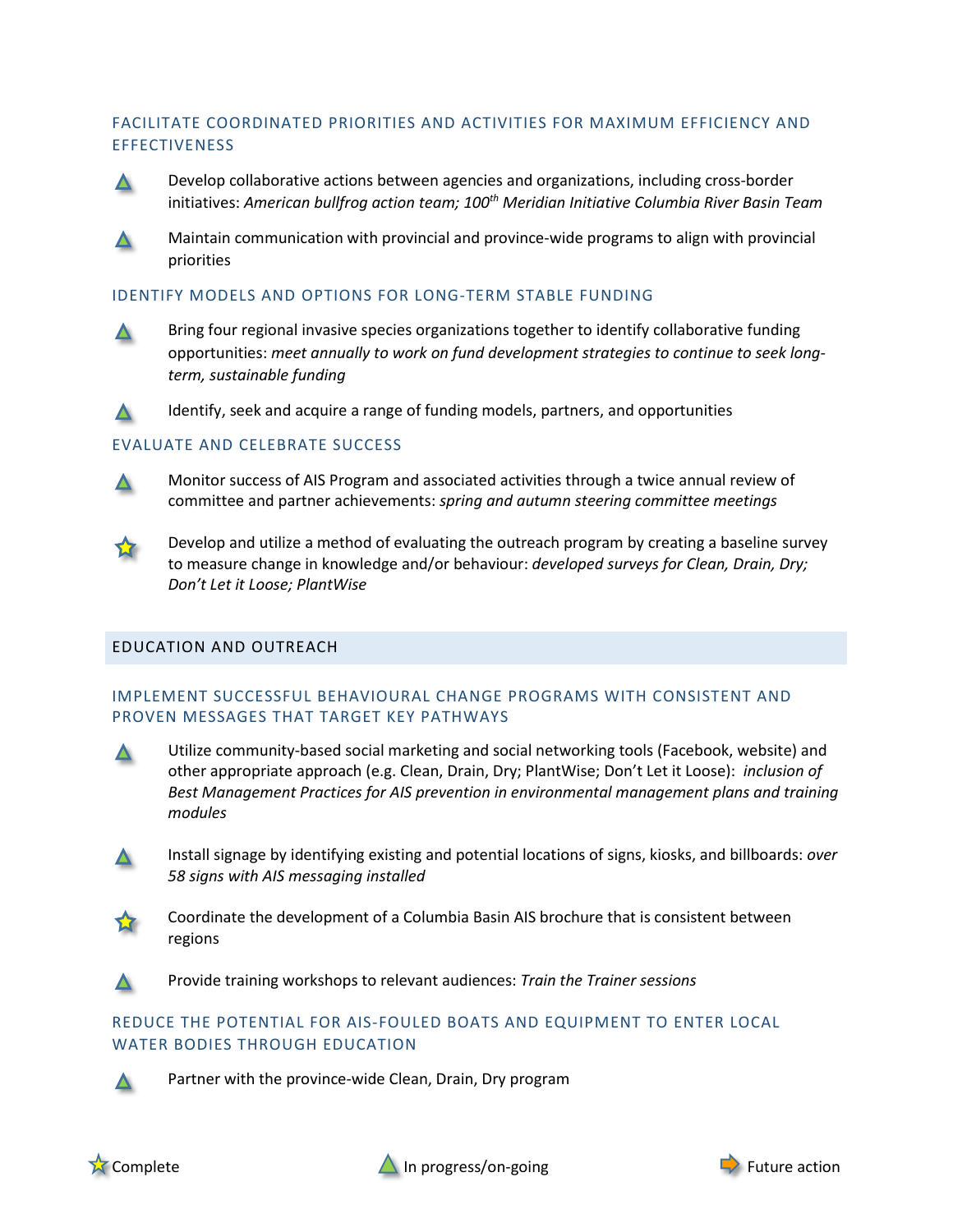

Maintain a handout of boat and car wash stations available that do not drain into natural water bodies and advertise these to boaters



Promote training on disinfection protocols to relevant audiences

# ENGAGE STEWARDSHIP GROUPS, COMMUNITY ORGANIZATIONS, EDUCATIONAL INSTITUTIONS, AND INDUSTRY FOR AIS OUTREACH



Coordinate with and provide training (when required) to stewardship groups and others who do aquatic outreach to facilitate incorporating AIS messaging into programs



Promote AIS education in elementary and secondary schools and post-secondary institutions by providing guest speaker programs or "train the educator" opportunities: *"Teaching about Native & Invasive Species" train the educator workshops*



Work with hydro electric utilities to conduct mail-outs, sponsor signs, and develop a musselimpact on hydro-power awareness campaign: *internal and external AIS messaging developed for Columbia Power*

### ENGAGE LOCAL GOVERNMENTS AND INDUSTRY IN AIS ISSUES



Write letters, conduct follow-up phone calls, and provide presentations to elected officials about the importance of AIS prevention and programs: *AIS presentations for local MP, MLA, district and municipal staff*

### WATERCRAFT INSPECTION AND DECONTAMINATION (WID)

### REDUCE THE POTENTIAL FOR AIS-FOULED BOATS TO ENTER LOCAL WATER BODIES THROUGH WATERCRAFT INSPECTION AND DECONTAMINATION





Coordinate to have WID stations demonstrated at high priority events: *annual fly fishing symposium; marina owner's education event*

#### INCREASE DETECTION OF MUSSEL-INFESTED WATERCRAFT



# MONITORING AND RESEARCH

# DEVELOP A COORDINATED, SPATIALLY COMPREHENSIVE MONITORING PLAN TO MONITOR AREAS AT HIGH RISK OF AIS INTRODUCTIONS



Identify high priority sites for monitoring by developing Basin-wide criteria for prioritizing waterbodies: *ranking matrix for monitoring priority of waterbodies*





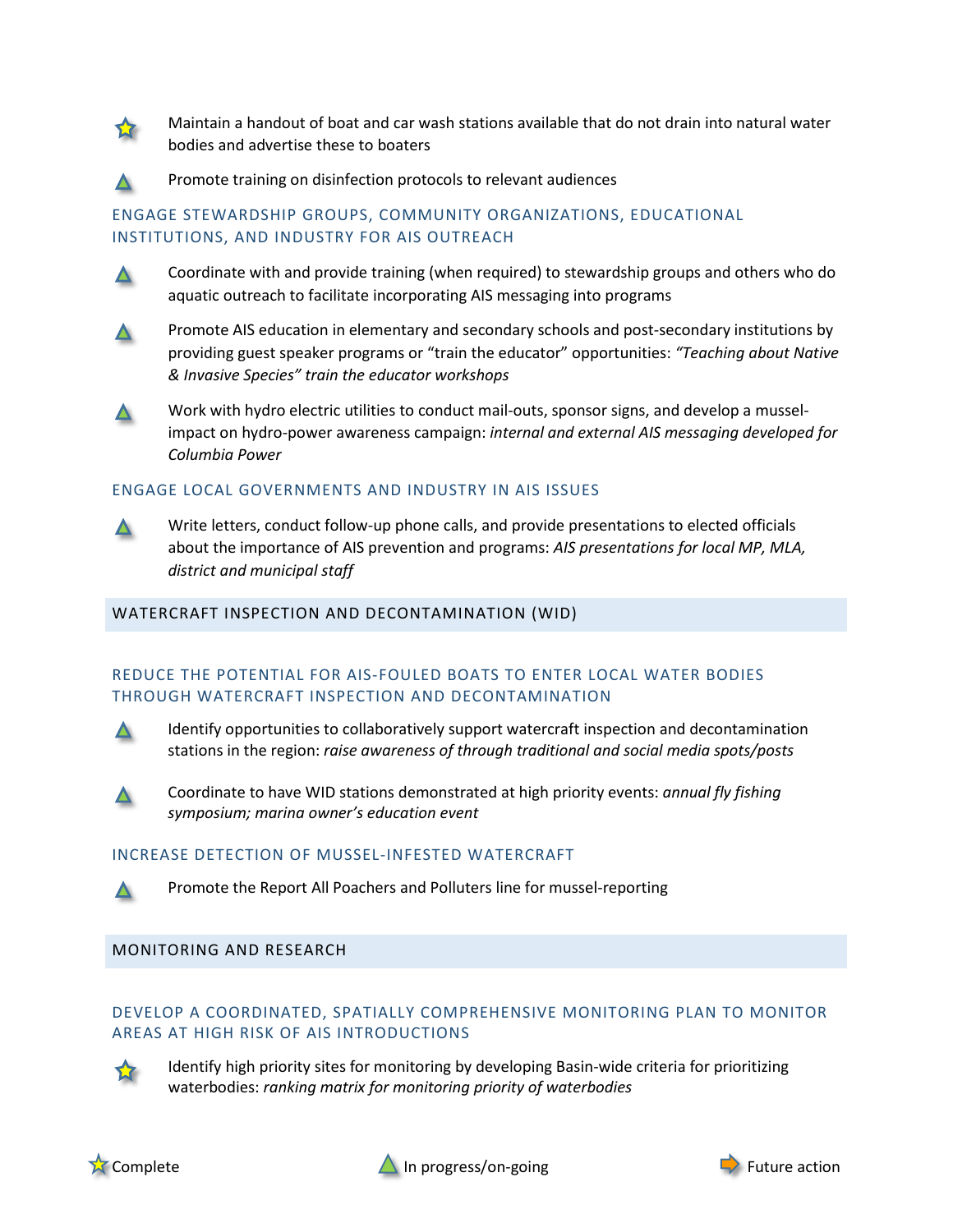Coordinate monitoring activities with provincial government and regional organizations:  $\blacktriangle$ *Dreissenid mussel early detection lake monitoring program*

- Conduct inventories for AIS, including aquatic and riparian plants and zebra and quagga mussel  $\blacktriangle$ veligers, at high priority water ways: *yellow flag iris, flowering rush, American bullfrog, Dreissenids, New Zealand mudsnail*
- $\Delta$

 $\Delta$ 

Contribute monitoring location data to the Columbia River Basin Aquatic Invasive Species Database: *regional invasive mussel monitoring uploaded to database*

Identify natural colonization pathways of high priority AIS across the borders<sup>[2](#page-4-0)</sup>

Work with Provincial Government to identify experts in identification of species as required

# PROMOTE AND UTILIZE STANDARDIZED MONITORING, DATA SHARING, AND REPORTING



Promote and distribute BC AIS Monitoring protocols: *British Columbia Dreissenid Mussel Lake Monitoring Field Protocol*; *British Columbia Aquatic Invasive Species Survey Methods*

- Develop expertise within regional invasive species organizations to identify provincial Prohibited  $\Delta$ and Controlled Alien Species as well as regional priority species
	- Report Provincial Early Detection Rapid Response species to the Provincial Government

Where applicable, pilot novel monitoring options

#### INCREASE OPPORTUNITIES TO PARTICIPATE IN AIS MONITORING

Provide training workshops to relevant regional groups on AIS identification, monitoring standards, and disinfection protocols

# PROMOTE AND FACILITATE AIS RESEARCH



 $\Delta$ 

Identify, support, and partner with research projects including potential impacts, mitigation techniques, and management strategies: *Lower Columbia River Aquatic Invasive Species Reduction Program*



Enable communication of research activities through regional forums, basin webpage or other means: *Invasive Species Research Conference*

#### RESPONSE AND MANAGEMENT

#### FOLLOW THE PROVINCIAL RESPONSE PLAN FOR ZEBRA AND QUAGGA MUSSELS

Participate on the Provincial Zebra and Quagga Mussel Rapid Response Team as required

<span id="page-4-0"></span><sup>&</sup>lt;sup>2</sup> [https://ckiss.ca/wp-content/uploads/2016/02/For-Webpage\\_CB-AIS-List\\_Updated\\_FNL\\_22Apr2017.pdf](https://ckiss.ca/wp-content/uploads/2016/02/For-Webpage_CB-AIS-List_Updated_FNL_22Apr2017.pdf)



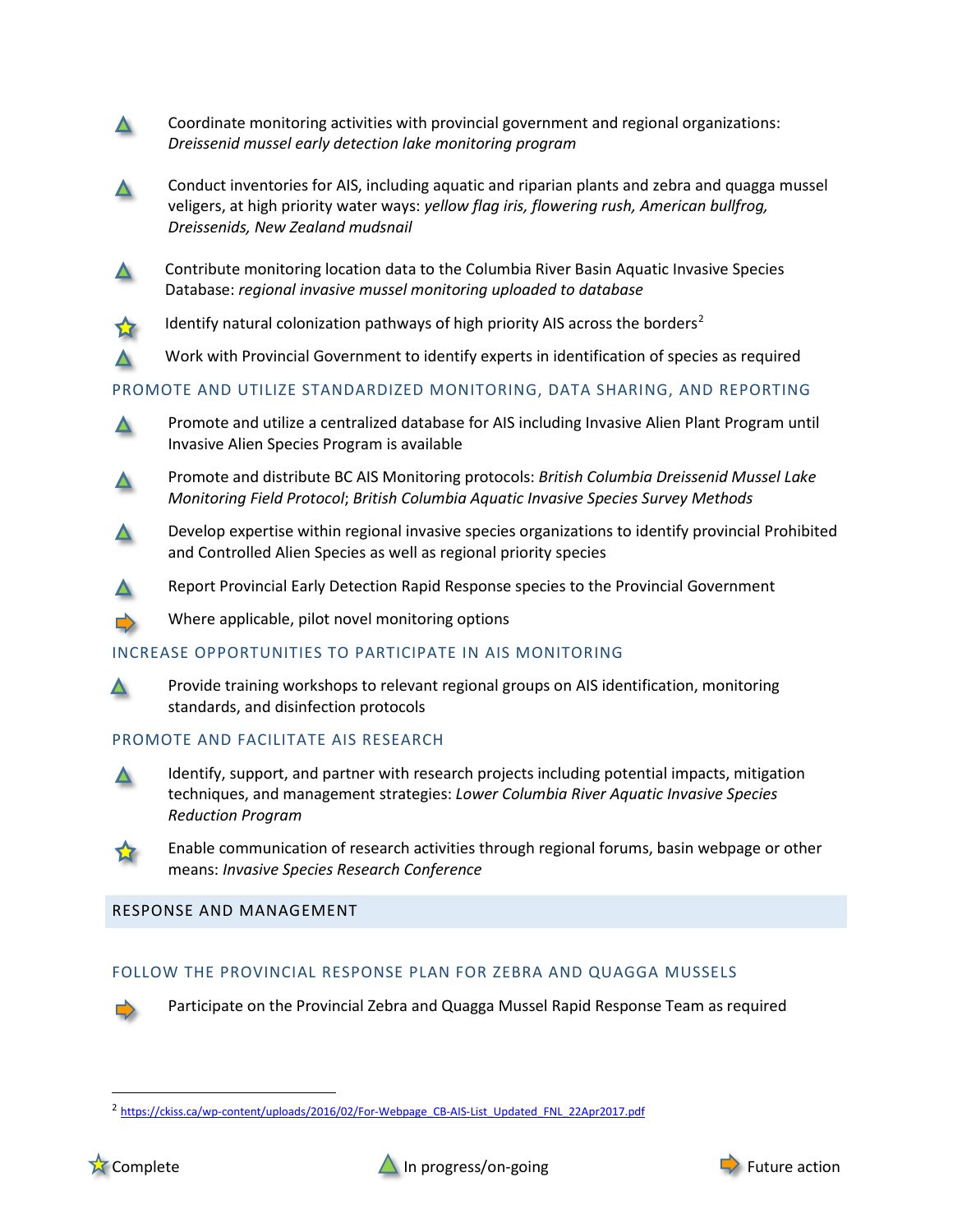

Report any new potential Dreissenid mussel incursion events to the Provincial Zebra and Quagga Mussel Early Detection Rapid Response Coordinator

### COORDINATE WITH RELEVANT PARTNERS TO PARTICIPATE IN RESPONSE STRATEGY FOR HIGH PRIORITY AIS AS REQUIRED



Develop a response plan for species that are not of provincial Early Detection Rapid Response priority but are regional priority species: *Early Detection – Rapid Response Plan American Bullfrog – Kootenay-Boundary Region BC; development of a corporate Invasive Species Strategy, including species risk assessments and associated action plans*



Support the development of response tools that can be utilized if a high priority species is detected

### CONTAIN AND MANAGE EXISTING AIS INFESTATIONS TO REDUCE IMPACTS AND SPREAD



Identify potential spread patterns for existing AIS infestations to determine where to monitor or contain



Prioritize AIS sites for management action: consider funding opportunities, jurisdiction, potential impacts, species at risk, and probability of success



Install signage at AIS infested sites to promote Clean, Drain, Dry; Don't Let it Loose; or PlantWise to reduce spread

Develop "alerts" and other tools for new invaders to prevent spread of existing infestations